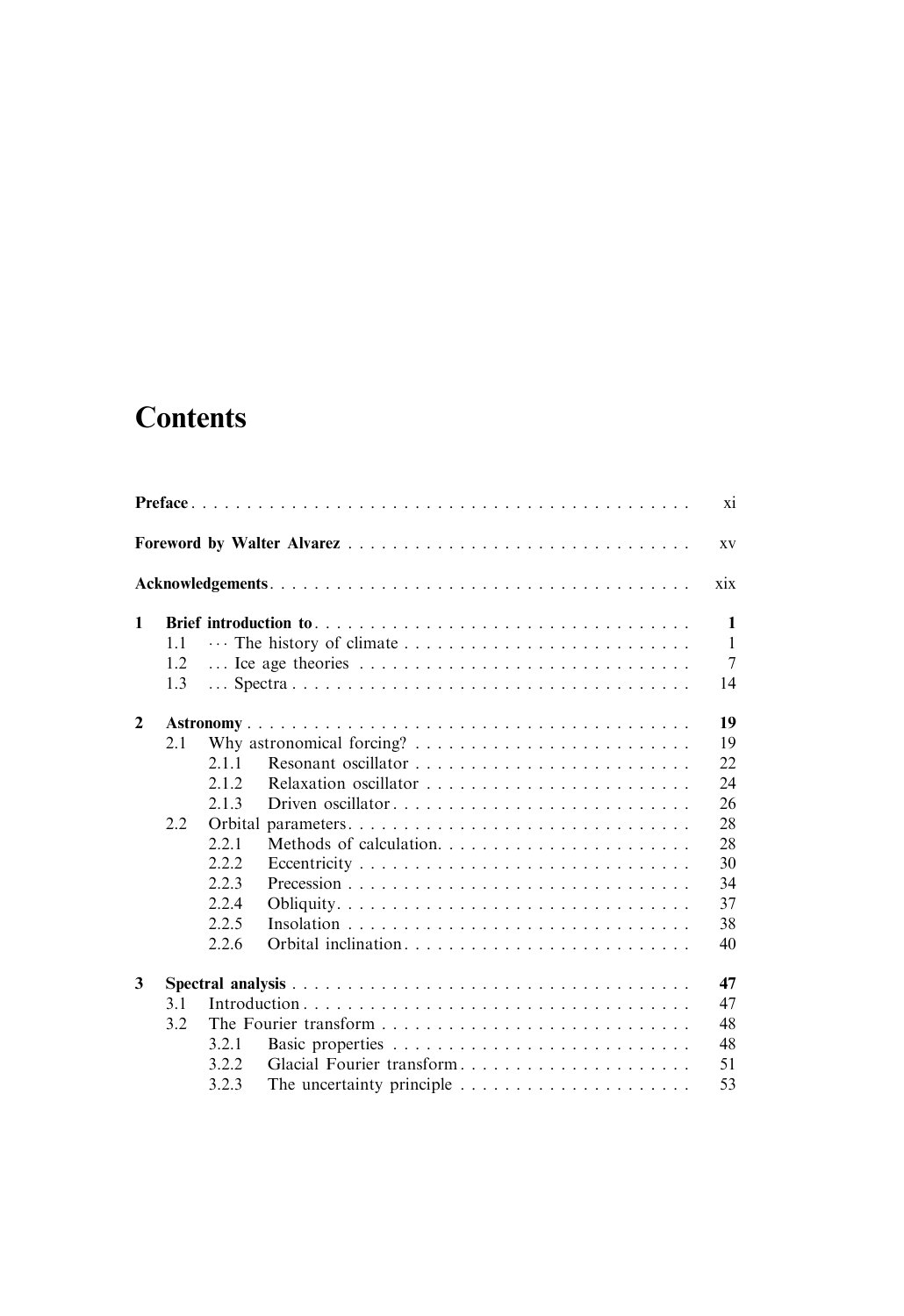#### vi Contents

|   |      | 3.2.4                                                        | 55  |
|---|------|--------------------------------------------------------------|-----|
|   |      | 3.2.5                                                        | 57  |
|   |      | 3.2.6<br>Fast Fourier Transform (FFT)                        | 60  |
|   |      | 3.2.7                                                        | 60  |
|   |      | 3.2.8                                                        | 61  |
|   | 3.3  |                                                              | 63  |
|   |      | 3.3.1                                                        | 66  |
|   |      | 3.3.2<br>Example: Site V12-12266                             |     |
|   | 3.4  |                                                              | 70  |
|   | 3.5  |                                                              | 73  |
|   | 3.6  |                                                              | 74  |
|   | 3.7  |                                                              | 74  |
|   | 3.8  |                                                              | 79  |
|   | 3.9  |                                                              | 80  |
|   | 3.10 |                                                              | 83  |
|   | 3.11 | Statistics of the Fourier power spectrum                     | 85  |
|   |      | 3.12 Plotting power, log(power) and amplitude                | 89  |
|   | 3.13 | Monte Carlo simulation of backgrounds                        | 91  |
|   |      |                                                              | 93  |
|   |      |                                                              | 94  |
|   |      | 3.14 Frequency estimation: the HWHM rule                     | 96  |
|   |      | 3.15 Spectral width and shape determination                  | 98  |
| 4 | 4.1  | 105<br>105                                                   |     |
|   |      | 4.1.1                                                        | 106 |
|   |      | 108<br>4.1.2                                                 |     |
|   | 4.2  | 111<br>The SPECMAP stack and marine isotope stage numbers    |     |
|   | 4.3  | 112<br>Deuterium—a temperature proxy?                        |     |
|   | 4.4  | 114<br>Integrative proxies and phase delay                   |     |
|   | 4.5  | 116                                                          |     |
|   | 4.6  | 118                                                          |     |
|   | 4.7  | Atmospheric $\delta^{18}$ O and the Dole Effect<br>120       |     |
|   | 4.8  | 122                                                          |     |
|   | 4.9  | 123                                                          |     |
|   |      | 123<br>4.9.1                                                 |     |
|   |      | 125<br>Foram size: the coarse, or "sand", component<br>4.9.2 |     |
|   |      | 126                                                          |     |
|   | 4.10 | 128                                                          |     |
|   |      | 4.10.1<br>128                                                |     |
|   |      | 129<br>4.10.2                                                |     |
|   | 4.11 | 129<br>Features of the data                                  |     |
|   |      | 130                                                          |     |
|   |      | 130<br>Sudden terminations and sawtooth shape<br>4.11.2      |     |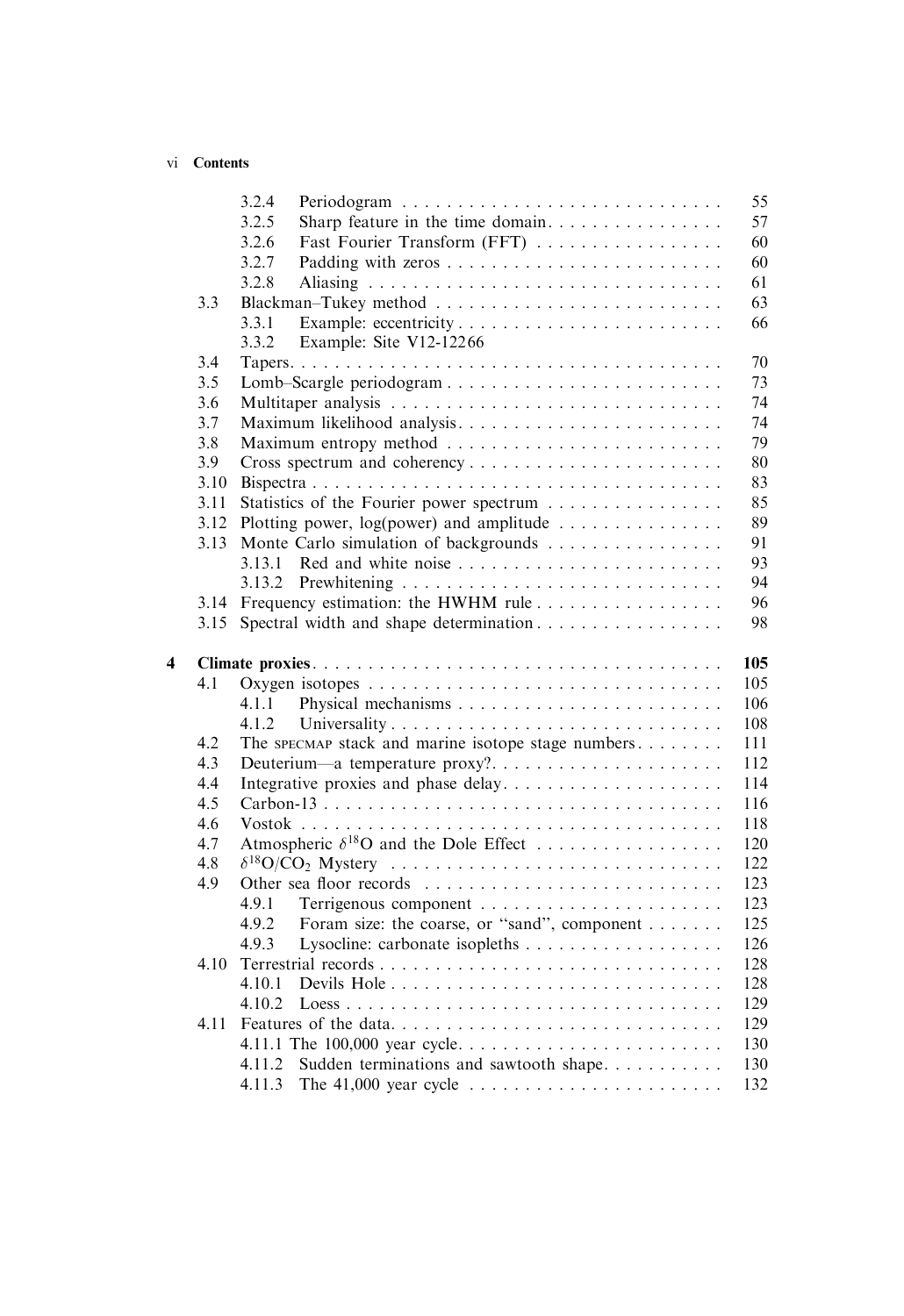### Contents vii

|   |     | 4.11.4 |                                                                      | 135 |
|---|-----|--------|----------------------------------------------------------------------|-----|
|   |     | 4.11.5 |                                                                      | 136 |
|   |     |        |                                                                      |     |
| 5 |     |        |                                                                      | 142 |
|   | 5.1 |        | Effects of Chatter and Drift                                         | 142 |
|   | 5.2 |        |                                                                      | 143 |
|   |     | 5.2.1  | Tuning example: Vostok                                               | 144 |
|   | 5.3 |        | Band-pass filtering                                                  | 148 |
|   | 5.4 |        | SPECMAP: success and failure analysed                                | 149 |
|   |     | 5.4.1  |                                                                      | 154 |
|   |     | 5.4.2  | Failure of SPECMAP; triumph for tuning                               | 156 |
|   |     | 5.4.3  | SPECMAP and orbital inclination $\ldots \ldots \ldots \ldots \ldots$ | 160 |
|   | 5.5 |        | Tuned and overtuned sedimentation rates                              | 161 |
|   | 5.6 |        |                                                                      | 165 |
|   |     | 5.6.1  | Example 1: tuning a sine wave to eccentricity                        | 165 |
|   |     | 5.6.2  | Example 2: tuning inclination to insolation $\dots \dots$            | 167 |
|   | 5.7 |        |                                                                      | 169 |
|   | 5.8 |        |                                                                      | 172 |
|   | 5.9 |        | Overtuning: examples from the literature                             | 173 |
|   |     | 5.9.1  |                                                                      | 174 |
|   |     | 5.9.2  |                                                                      | 175 |
|   |     | 5.9.3  | Low Latitude Stack (Site 677 and MD900963)                           | 176 |
|   |     | 5.9.4  | Site 849<br>178                                                      |     |
|   |     |        |                                                                      |     |
| 6 |     |        | Mechanisms, models and theories                                      | 182 |
|   | 6.1 |        |                                                                      | 182 |
|   |     | 6.1.1  | Radiative forcing and the greenhouse effect                          | 182 |
|   |     | 6.1.2  |                                                                      | 185 |
|   |     | 6.1.3  | Land-based mechanisms                                                | 188 |
|   |     | 6.1.4  |                                                                      | 190 |
|   |     | 6.1.5  |                                                                      | 191 |
|   | 6.2 |        |                                                                      | 195 |
|   |     | 6.2.1  | Nonlinear ice model                                                  | 197 |
|   |     | 6.2.2  | The AM radio nonlinear model                                         | 198 |
|   | 6.3 |        |                                                                      | 201 |
|   | 6.4 |        | Alternative astronomical models                                      | 202 |
|   |     |        |                                                                      | 202 |
|   |     | 6.4.2  | Statistical fluctuation model                                        | 203 |
|   |     | 6.4.3  | Resonant enhancement of the 95 kyr peak                              | 204 |
|   |     | 6.4.4  |                                                                      | 205 |
|   |     | 6.4.5  |                                                                      | 206 |
|   |     | 6.4.6  | Derivative of eccentricity                                           | 207 |
|   |     | 6.4.7  |                                                                      | 210 |
|   |     | 6.4.8  | Nonlinear memory model of Berger                                     | 211 |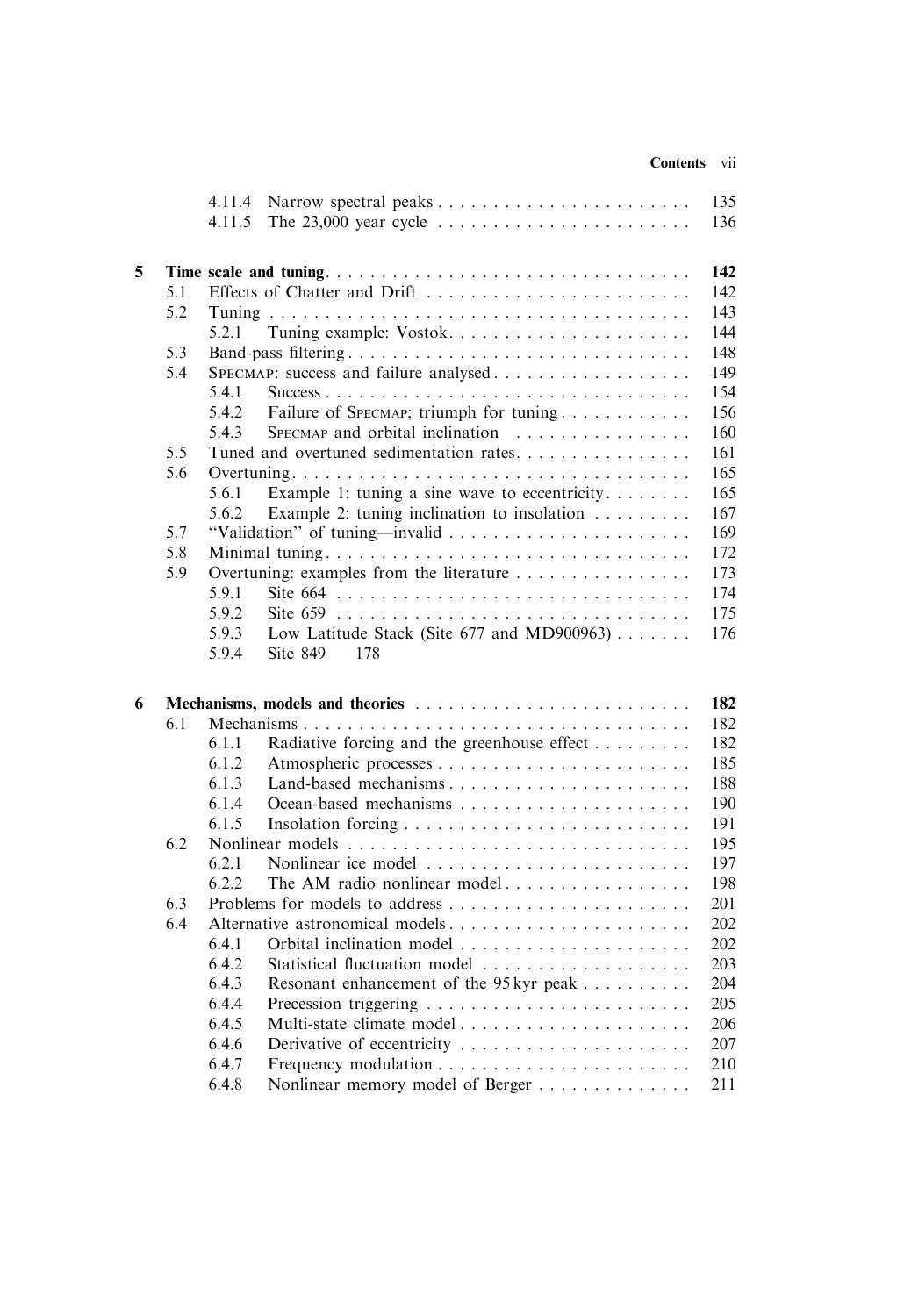#### viii Contents

|     |                                                                                                     |                                              | 215                                                                                                                                                                                                                                                                                                                                                                                                                                                                                                                                                                    |
|-----|-----------------------------------------------------------------------------------------------------|----------------------------------------------|------------------------------------------------------------------------------------------------------------------------------------------------------------------------------------------------------------------------------------------------------------------------------------------------------------------------------------------------------------------------------------------------------------------------------------------------------------------------------------------------------------------------------------------------------------------------|
| 7.1 |                                                                                                     |                                              | 215                                                                                                                                                                                                                                                                                                                                                                                                                                                                                                                                                                    |
| 7.2 |                                                                                                     |                                              | 217                                                                                                                                                                                                                                                                                                                                                                                                                                                                                                                                                                    |
| 7.3 |                                                                                                     |                                              | 219                                                                                                                                                                                                                                                                                                                                                                                                                                                                                                                                                                    |
| 7.4 |                                                                                                     |                                              | 220                                                                                                                                                                                                                                                                                                                                                                                                                                                                                                                                                                    |
|     |                                                                                                     |                                              | 223                                                                                                                                                                                                                                                                                                                                                                                                                                                                                                                                                                    |
|     |                                                                                                     |                                              | 226                                                                                                                                                                                                                                                                                                                                                                                                                                                                                                                                                                    |
|     |                                                                                                     |                                              | 227                                                                                                                                                                                                                                                                                                                                                                                                                                                                                                                                                                    |
|     |                                                                                                     |                                              |                                                                                                                                                                                                                                                                                                                                                                                                                                                                                                                                                                        |
|     |                                                                                                     |                                              | 231                                                                                                                                                                                                                                                                                                                                                                                                                                                                                                                                                                    |
| 8.1 |                                                                                                     |                                              | 231                                                                                                                                                                                                                                                                                                                                                                                                                                                                                                                                                                    |
| 8.2 |                                                                                                     |                                              | 233                                                                                                                                                                                                                                                                                                                                                                                                                                                                                                                                                                    |
| 8.3 |                                                                                                     |                                              | 236                                                                                                                                                                                                                                                                                                                                                                                                                                                                                                                                                                    |
|     |                                                                                                     |                                              | 240                                                                                                                                                                                                                                                                                                                                                                                                                                                                                                                                                                    |
|     |                                                                                                     |                                              | 243                                                                                                                                                                                                                                                                                                                                                                                                                                                                                                                                                                    |
|     |                                                                                                     |                                              | 245                                                                                                                                                                                                                                                                                                                                                                                                                                                                                                                                                                    |
|     |                                                                                                     |                                              | 247                                                                                                                                                                                                                                                                                                                                                                                                                                                                                                                                                                    |
|     |                                                                                                     |                                              | 248                                                                                                                                                                                                                                                                                                                                                                                                                                                                                                                                                                    |
|     |                                                                                                     |                                              | 250                                                                                                                                                                                                                                                                                                                                                                                                                                                                                                                                                                    |
|     |                                                                                                     |                                              | 252                                                                                                                                                                                                                                                                                                                                                                                                                                                                                                                                                                    |
|     |                                                                                                     |                                              | 254                                                                                                                                                                                                                                                                                                                                                                                                                                                                                                                                                                    |
|     |                                                                                                     |                                              |                                                                                                                                                                                                                                                                                                                                                                                                                                                                                                                                                                        |
|     |                                                                                                     |                                              | 256                                                                                                                                                                                                                                                                                                                                                                                                                                                                                                                                                                    |
|     |                                                                                                     |                                              | 257                                                                                                                                                                                                                                                                                                                                                                                                                                                                                                                                                                    |
|     |                                                                                                     |                                              | 258                                                                                                                                                                                                                                                                                                                                                                                                                                                                                                                                                                    |
|     |                                                                                                     |                                              | 260                                                                                                                                                                                                                                                                                                                                                                                                                                                                                                                                                                    |
|     |                                                                                                     |                                              | 261                                                                                                                                                                                                                                                                                                                                                                                                                                                                                                                                                                    |
|     |                                                                                                     |                                              | 269                                                                                                                                                                                                                                                                                                                                                                                                                                                                                                                                                                    |
|     |                                                                                                     |                                              |                                                                                                                                                                                                                                                                                                                                                                                                                                                                                                                                                                        |
|     |                                                                                                     |                                              | 275                                                                                                                                                                                                                                                                                                                                                                                                                                                                                                                                                                    |
|     |                                                                                                     |                                              | 277                                                                                                                                                                                                                                                                                                                                                                                                                                                                                                                                                                    |
|     |                                                                                                     |                                              | 279                                                                                                                                                                                                                                                                                                                                                                                                                                                                                                                                                                    |
|     |                                                                                                     |                                              |                                                                                                                                                                                                                                                                                                                                                                                                                                                                                                                                                                        |
|     |                                                                                                     |                                              | 279                                                                                                                                                                                                                                                                                                                                                                                                                                                                                                                                                                    |
|     |                                                                                                     |                                              | 280                                                                                                                                                                                                                                                                                                                                                                                                                                                                                                                                                                    |
|     |                                                                                                     |                                              | 280                                                                                                                                                                                                                                                                                                                                                                                                                                                                                                                                                                    |
|     |                                                                                                     |                                              | 281                                                                                                                                                                                                                                                                                                                                                                                                                                                                                                                                                                    |
|     |                                                                                                     |                                              | 282                                                                                                                                                                                                                                                                                                                                                                                                                                                                                                                                                                    |
|     |                                                                                                     |                                              | 283                                                                                                                                                                                                                                                                                                                                                                                                                                                                                                                                                                    |
|     |                                                                                                     | Taper                                        | 285                                                                                                                                                                                                                                                                                                                                                                                                                                                                                                                                                                    |
|     |                                                                                                     |                                              | 286                                                                                                                                                                                                                                                                                                                                                                                                                                                                                                                                                                    |
|     |                                                                                                     |                                              | 287                                                                                                                                                                                                                                                                                                                                                                                                                                                                                                                                                                    |
|     |                                                                                                     |                                              | 288                                                                                                                                                                                                                                                                                                                                                                                                                                                                                                                                                                    |
|     |                                                                                                     | Random points convolved with Gaussian.       | 288                                                                                                                                                                                                                                                                                                                                                                                                                                                                                                                                                                    |
|     |                                                                                                     |                                              |                                                                                                                                                                                                                                                                                                                                                                                                                                                                                                                                                                        |
|     |                                                                                                     |                                              | 289<br>294                                                                                                                                                                                                                                                                                                                                                                                                                                                                                                                                                             |
|     | 7.6<br>7.7<br>7.8<br>8.4<br>8.5<br>8.6<br>8.7<br>8.8<br>8.9<br>8.10<br>8.11<br>8.12<br>8.13<br>8.14 | 8.4.1<br>8.4.2<br>Appendix 1:<br>Appendix 2: | Accretion climate models<br>Origin and distribution of interplanetary dust<br>Transport to the Earth<br>Hitting the Earth's atmosphere<br>Measurements of accretion rates<br>Noctilucent cloud model<br>Simultaneous presence of eccentricity and inclination<br>Picking narrow peaks: circular reasoning?<br>Prediction verified: the 100 kyr accretion cycle<br>Computation of the Bispectrum<br>Note on vector and matrix programming<br>Simulated data<br>Interpolating to evenly-spaced time points<br>Fast Fourier transform<br>Random points with interpolation |